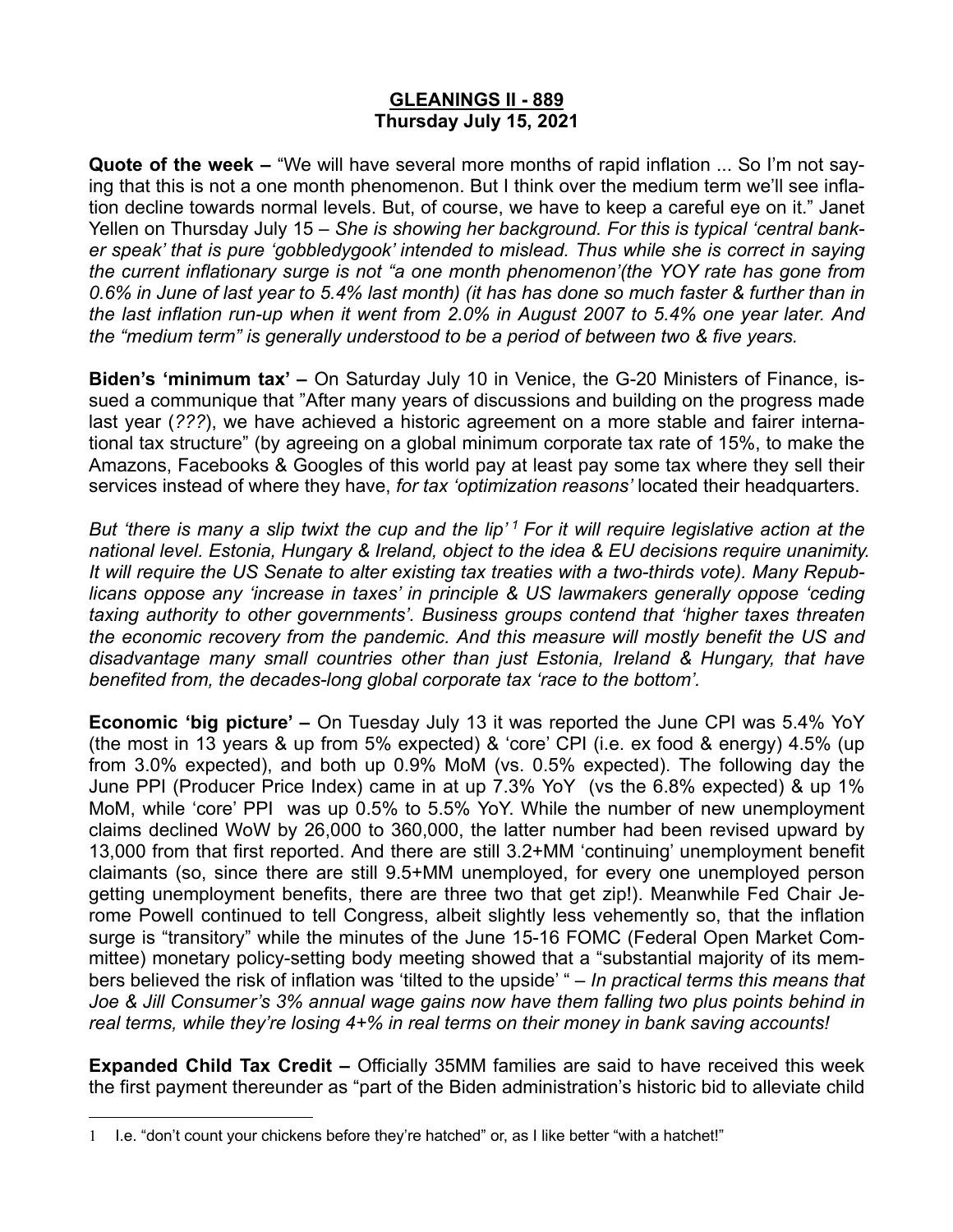poverty in the US". And this was to benefit "nearly 60MM children, 90% of the children in the US & cost US\$15BN, with an average payment of US\$423" <sup>2</sup>.

This is a one year 'relief program' at a payout rate of US\$250 per month for a child aged 6 to 17 & US\$300 for those under six. Those eligible must have filed income tax forms in 2020 & be individuals making < US\$75,000, heads of households earning US\$112,500 or less, & married couples jointly making < US\$150,000. This is expected to boost sales across retail, in restaurants & for travel industries, with recipients expected to spend the money buying food for home, dining out & shopping on line. And according to Treasury Secretary Janet Yellen on Thursday July 15 "It certainly will add to spending, but most importantly, it provides for poor families to be able to take care of the needs of children."

*This does not seem to pass the 'smell test' of being an effective way of meeting a social need. Some really needy families in the US may not have filed income tax returns & so will 'fall between the cracks'. Worldwide the child poverty rate is in the 50% range. And among OECD countries Israel had the highest share (22.1%) of children living in poverty & the US 21.2%.* 

*According to the US Census Bureau there are 73MM children in the US (51.3MM in two parent households & 18.5MM in one parent ones, & 3+ MM cared for by other relatives or nonrelatives). So those "nearly 60MM children" account for 82%, not "90%", of them. And it would be hard to make a serious case that a 'married couple jointly making US\$149,999' should have trouble feeding & looking after, their one or two kids. In summary, this program is an ineffective, & needlessly costly, 'photo op'-like, illusory way of creating the impression that the child poverty problem in the US" is being addressed – Small wonder the hoi polloi have lost faith in the political class!*

**New COVID-19 cases & deaths –** Last January 6 the new case-, & fatality-, numbers peaked at 255,966 & 3,964. Compared to that the July 14 numbers of 38,236 & 393 seem like chicken feed, until put them in a time perspective. For the number of new cases had declined to 11,872 on June 15 & to 3.491 on July 4. So the July 14 number of 38,226 was unsettling. And since virtually all new cases are now among the non-vaccinated, a disproportionate number of the new cases are now in 'red' states (where there are, as noted last week, fewer fullyvaccinated people than in blue states).

**The "Big Lie" -** This concept originated with Hitler in Mein Kampf when he ponificated "the masses of a nation are always more easily corrupted in the deeper strata of their emotional nature than consciously or voluntarily ... In the simplicity of their minds ... *they* more readily fall victim to the big lie than the small lie since they themselves often tell small lies in little matters but would be made the West of today ashamed to resort to large-scale falsehoods". *And Joseph Goebbels, an early Hitler supporter & his long-time Propaganda Chief (& holder of a PhD in philology* <sup>3</sup>) who once bragged "Repeat a big lie often enough ... it becomes truth".

#### -o-o-o-o-o-o-o-o-o-

# **SEVERE DROUGHT THREATENS THE HOOVER DAM RESERVOIR – AND WATER FOR THE UNITED STATES' WEST (The Guardian, Oliver Milman)**

<sup>2</sup> This obviously is the average amount per family, not per child.

<sup>3</sup> The study of a language's grammar, history & literary tradition.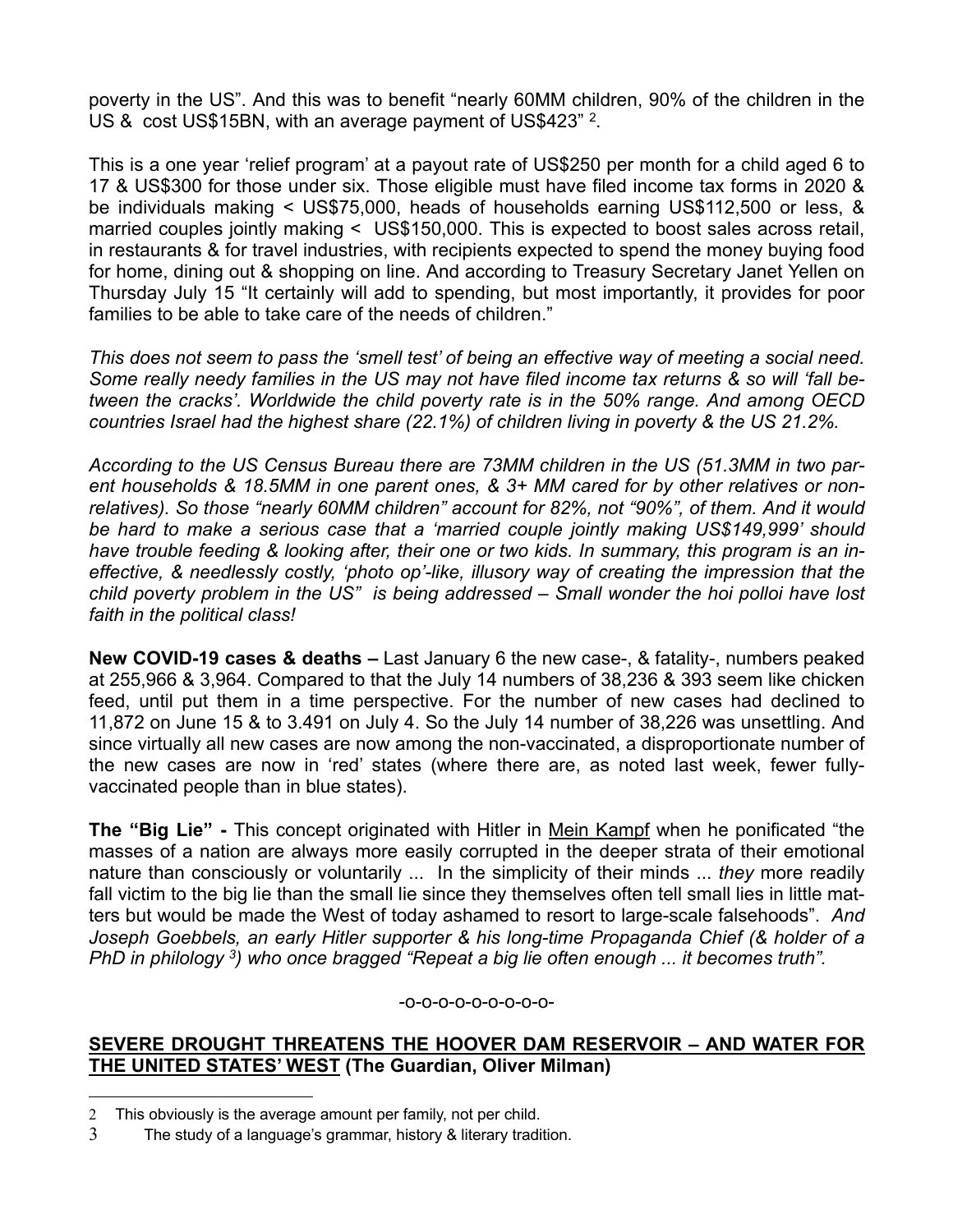- *The Hoover Dam on the Colorado River, 30 miles Southeast of Las Vegas, that created*  Lake Mead, is the biggest of the 15 dams on that river, was a major achievement of *the 1930's New Deal & critical to the development since then of seven western states (California, Utah, Arizona, Colorado, Wyoming, New Mexico & Nevada).*
- But now the climate crisis is threatening that. Sixty stories high & 45 feet wide at the top and & 660 at the bottom, building the dam was a matter of national pride during the 1930s*.* But Lake Mead's water level has plummeted to a historically low level, *140 feet below its nearly 100 years' historic peak, and the volume of water in it reduced to 36% of its capacity 4,* causing Arizona & Nevada to be faced with hefty cuts in their water supplies after a drought fiercer than anything seen in a 1,000 years. Or, as Brad Udall, a climate & water expert at Colorado State University, puts it, "We bent Nature to our needs ... And now nature is going to bend us." <sup>5</sup>
- Since 2000 the runoff into the Colorado River *above the Dam* has dwindled by 20% from the previous century's average (& this year it is down 25% from of that 'new norm'). So the water level in Lake Mead is now just 1,075 feet *above sea level 6,* trig gering feder ally-mandated cuts in water allocations for 2022. And the Bureau of Re clamation, the agency tasked with reclaiming this arid region for farming & for people to live in, expects the water level to drop another 27 feet by December 31, 2022 to a new post-1930s low that will trigger still harsher water allotment cuts.
- Bound by an agreement apportioning the Colorado Rver water, those deemed the "junior partners" will be hit first. Thus Arizona will lose nearly 20% of its Colorado River water 'entitlements' &, according to Colby Pellegrino, Deputy General Manager of the Southern Nevada Water Authority while "Drought suggests to a lot of people something temporary ... this could permanently be the kind of flows we'll see"
- Overuse of the Colorado River water has also caused hydro power generated by the Dam to decline 25%, prompting a warning by the US Energy Association that a "mega drought-induced electricity shortage could be catastrophic, affecting everything from food production to industrial manufacturing, *and* creating a risk of forcing people to move east in a "Reversed Dust Bowl exodus' " (*in fact, in 2020 California, for the first time in over a century, experienced negative net population growth!*)

*The causes for this include the region's rapid population growth, the profligate use of water [like fountains in Vegas & the use of pivot irrigation systems in agriculture that have onethird of the water evaporate before it can do the crops any good (& hurt the land by 'salinization')], a decline in the snowpack in the Rocky Mountains that feeds the Colorado River (the size of which has declined 19% since the 1950s) & higher daytime temperature highs that prompt more water evaporation. And, to make matters worse, the other major water source for the region is the giant Ogallala aquifer that underlies 174,000 square miles in 8 states* 

<sup>4</sup> The total capacity of the lake is 289MM acre-feet (one acre-foot is 325,853 (US) gallons.

<sup>5</sup> For decades already I have been telling people that "For centuries we believed we could **control** Nature, but if we wish to survive as a species, we'd better learn to **live with** Nature". I learnt ago that Nature is quite forgiving and, given the chance, has remarkable recuperative ability and tMankind's relationship with Nature now is not unlike that of a long abused wife who ,one day when her husband is asleep, goes to the closet & gets a gun out of it, and then puts it against his ear, pulls the trigger & blow his brain out the other ear.

<sup>6</sup> While it took over 20 years for the level in lake Mead to drop 130 feet, right now it is dropping about a foot a week as farmers hit their peak irrigation period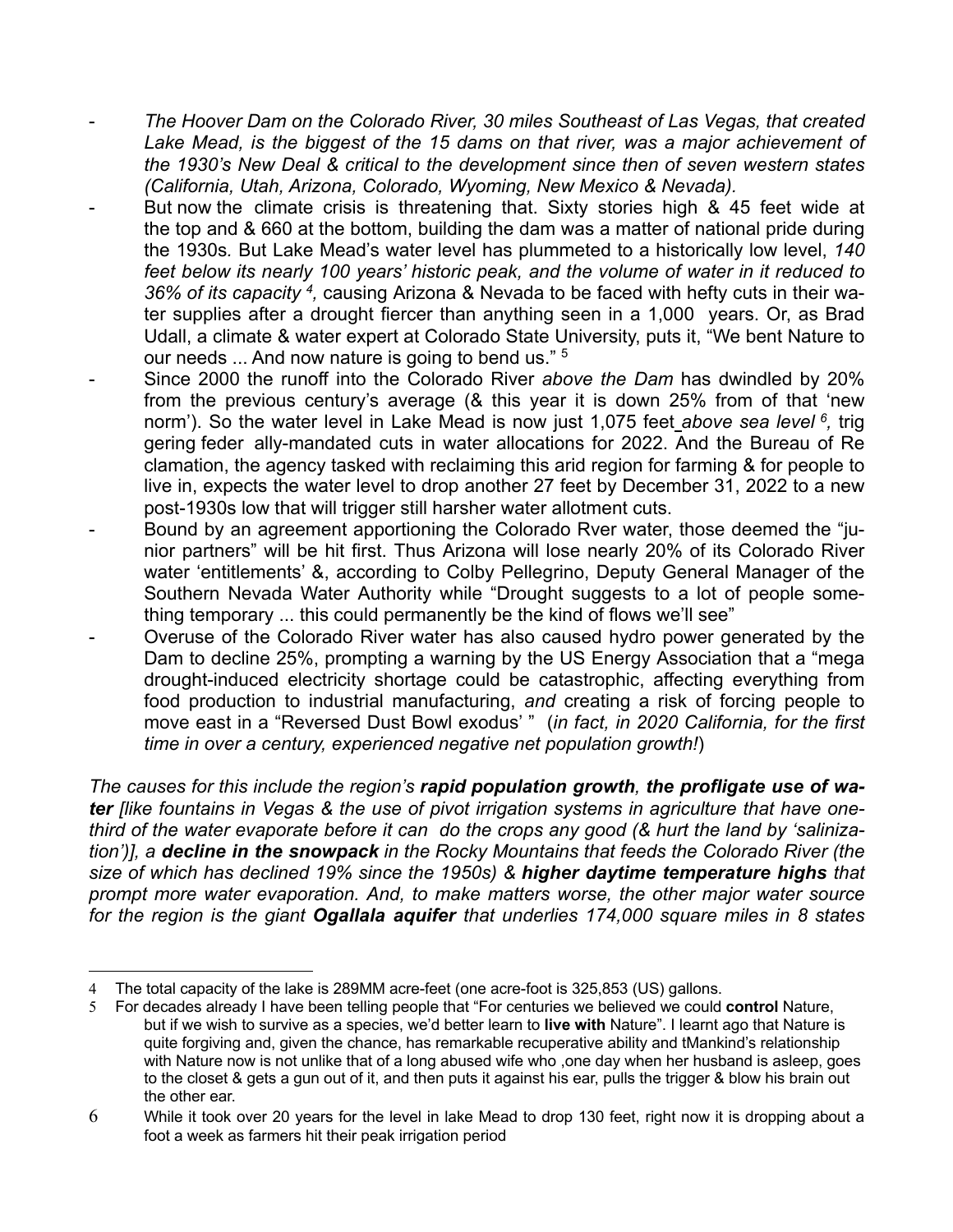*from South Dakota to Texas & holds nearly 3BN acre-feet 7 of water but whose level, according to the Lubbock TX-based High Plains Underground Water Conservation District, has been dropping one foot per year-, & has shrunk 25% in volume-, since 1969.* 

*This is another bit of anecdotal evidence that the 'business model' the world has developed since WW II is irrepairably broken & in dire need of replacement.* 

### **BIDEN FIRES TOP OFFICIAL AT SOCIAL SECURITY ADMINISTRATION AFTER HE RE-FUSES TO RESIGN (CNN Politics, Jeff Zeleny and Rachel Janfaza)**

- On Friday July 9 Andrew Saul, the SSA Commissioner & his Deputy, David Black, received emails from the White House Office of Personnel asking them to resign from their posts because "Since taking office, Commissioner Saul had undermined and politicized Social Security distributory benefits ... and taken other actions that run contrary to the mission of the agency and the President's policy agenda."
- Black complied but Saul didn't since "I consider myself the term-protected Commissioner of Social Security". So Biden fired him. This prompted Senate Majority Leader Mitch McConnell (R-KY) to claim "This removal would be an unprecedented politiciza tion of the Social Security Administration". On the other hand, Rep. Bill Pascrell (D-NJ), Chairman of the House Ways & Means Committee, welcomed the 'long-overdue' re moval of Saul & Black since "The leadership of the SSA under these men has been marked by a stunning streak of disregard, callousness, and the destruction of the agency ... Saul and Black acted as foxes in the hen house. Their agenda was not to protect Social Security but to impose cruelty on America's seniors and disabled. Once again the President has moved with decisiveness to build a better nation. Social Se curity is in deep trouble. I look forward to a new Commissioner who will ... partner with the Biden Administration ... *in* protecting this program".

*The more the Biden's Presidency unfolds, the more he seems to cater to the party's 'progressives' & the more he may, sixteen months hence, give the GOP, regardless of who controls it, a 'socialist' hammer to beat the Democrats with. He has named Kilolo Kilikazii, the Deputy Commissioner for Retirement and Disability Policy, the agency's Acting Head. Remarkably little is known about her but she 'checks all the right boxes, she is female, young (40) & Afro-American and has a PhD in Public Policy from George Washington University & a track record of service at prominent 'do-good' semi-public institutions. And in the job only since January, she must have been one of Biden's very early appointments & it may prove an uphill fight to get the Senate to approve her, or anyone else, to permanently head this agency.*

*Saul was first named by Trump in 2018 to finish out an existing six year term & then to a six year term in his own right on January 19, 2019, with the latter approved 77-16 by the Senate. But his job has been hanging by a thread since January 20. And looking at his CV, he may well have been one of Trump's better political appointments; for he had a successful business career and in 2004 had been appointed by Bush 43 to head the board of the Thrift Savings Plan, a retirement savings account for federal employees & members of the armed forces with 3.7MM members &, at last report, AUM of US\$2.9BN.*

<sup>7</sup> One acre-foot is equal to 325,853 US gallons/1.23MM liters.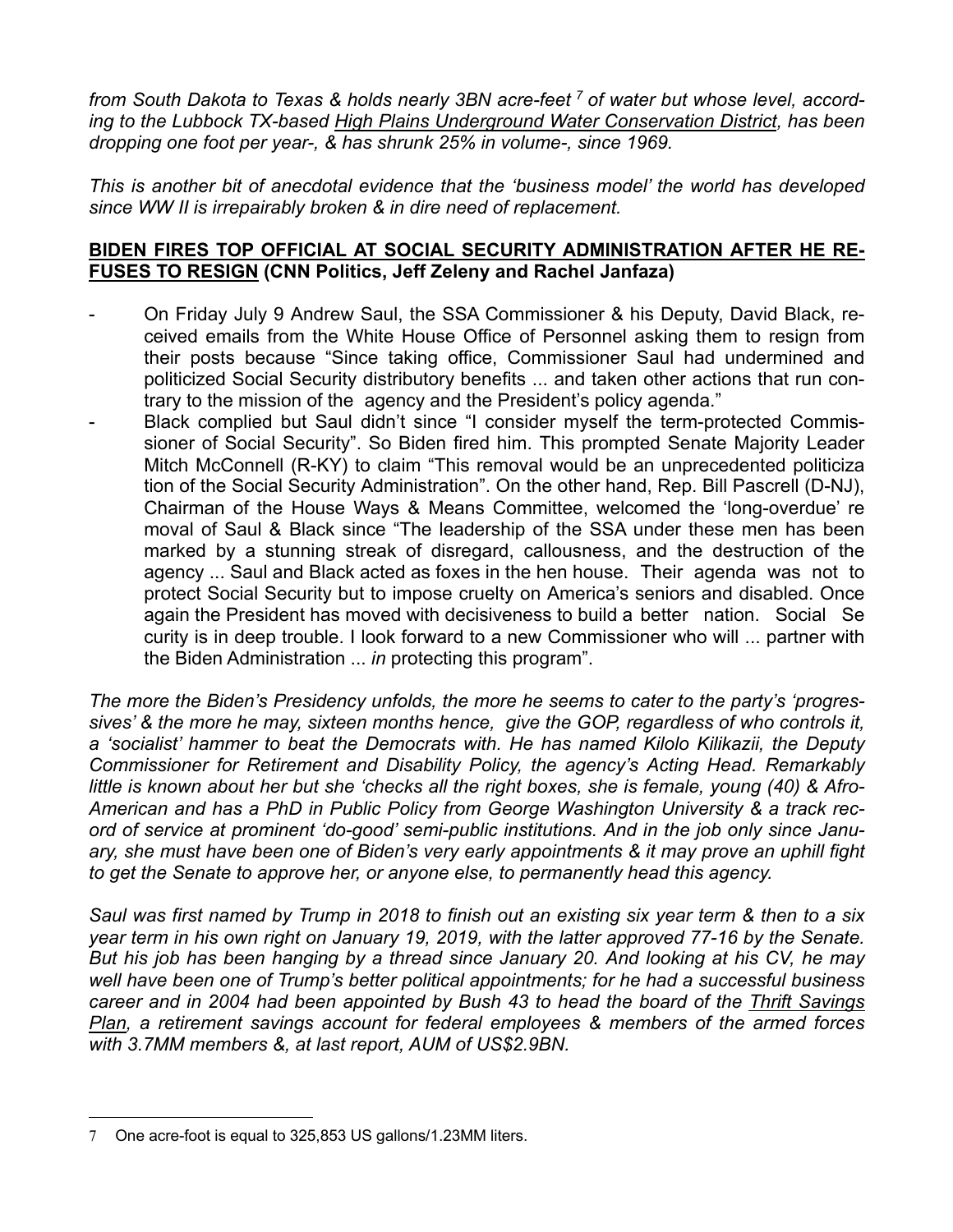*But the above comment that "Social security is in deep trouble" may well be spot-on. For a 2010 report by Stephen C. Goss, then the SAA's Chief Actuary, forecast that, while the ratio of "payable benefits as a percentage of scheduled benefits" (i.e. cash inflow over outflow) would remain positive until 2035, by 2037 the 'fund would be exhausted". And he may well be proven right'; for the SSA's asset base grew from US\$47BN in 1986 to US\$900BN in 2000 (at CAGR of 34.3%) & in the decade ending in 2010 to US\$2.5BN (at a CAGR of 10.8%) but in the latest decade (to December 31, 2020) to just US\$2.9BN (at a CAGR of 1.5%). Its growth rate curve has now flattened & seems about to turn negative and once benefit payouts start exceeding contribution inflows, with an aging population its AUM base would melt like 'snow before the sun' and, possibly not long thereafter, give rise to inter-generational fiscal warfare that would seriously affect the Boomers' future wellbeing, create political unrest, and/or massive hikes in contribution rates .*

# **MICHAEL WOLFF'S THIRD TRUMP BOOK IS HIS BEST (The Guardian, Lloyd Green)**

- Landslide, his third of his Trump trilogy, is the best of the three. While three years ago Trump derided his first, Fire & Fury as 'fake news' & threatened Wollf with legal action,
- t his time he gave Wollf an on-the-record interview at Mar-a-Lago (*being desperate for a 'soap box?)*
- His aides & family have slipped away, leaving him *alone* to simmer, *stew*, rage & plot at Mar-a Lago. Giuliani & Sydney Powell now call each other "crazy". Jared Kush ner is seeking to use his "Abraham Accord" (*to settle the Israeli-Palestinian issue*) to leave his mark. Hope Hicks, once a Trump favourite, has disappeared. His two inde pendently wealthy former Cabinet members, Education's Betsy DeVos & Transpor tation's Elaine Chao (*Mitch McConnell's wife*) have headed for the high ground. Kayleigh McEnany, his fourth & final Press Secretary, is nowhere to be found. And Stephanie Graham, Menanie's ultra-loyal Chief of Staff quit after the January 6 event.
- The interview is pure Trump score-settling. Chris Christie is a "very disloyal guy". He Justice Kavanaugh 'lacked courage & Chief Justice Roberts is faulted for letting the Supreme Court refuse to overturn the election. He targets GOP House Leader Kevin McCarthy (*who just came back from Mar-a-Lago full of praise for* Trump) for insufficient fealty to him. And, while he calls Gov. Cuomo, a onetime Trump lawyer, a "thug", he has kind words for Roy Cohn, another one-time Trump lawyer (long after he had been Sen. Joe McCarthy's aide during the latter's 1950s Communist witch hunt. Former At torney-General Bill Barr, who made the Mueller report 'disappear', also fared badly. And he lamented the four years of "absolute scum and treachery and false with hunts", claiming "I've done a thousand things that nobody has done" and *always* "was the show - never forget that – and the base the audience."

*The state of affairs in the 'lame duck' Trump Presidency will soon be illustrated by a forthcoming book entitled "I alone can fix this" by Gen. Mark Tilley (who in another book in the making is said to have been worried about Trump ordering the firing of a nuclear missile at Iran in the expectation that would keep him in the Presidency). And elsewhere The Guardian's Peter Stone's article "Legal threats to Donald Trump 'more serious than ever before" reports that Georgia's DA is leading a wide-ranging investigation into his January 2 call to the state's Georgia's Attorney-General "to find 11.780 votes", while prosecutors in New York & Washington DC are scrutinizing if his businesses benefited from his 2017 Inauguration.*